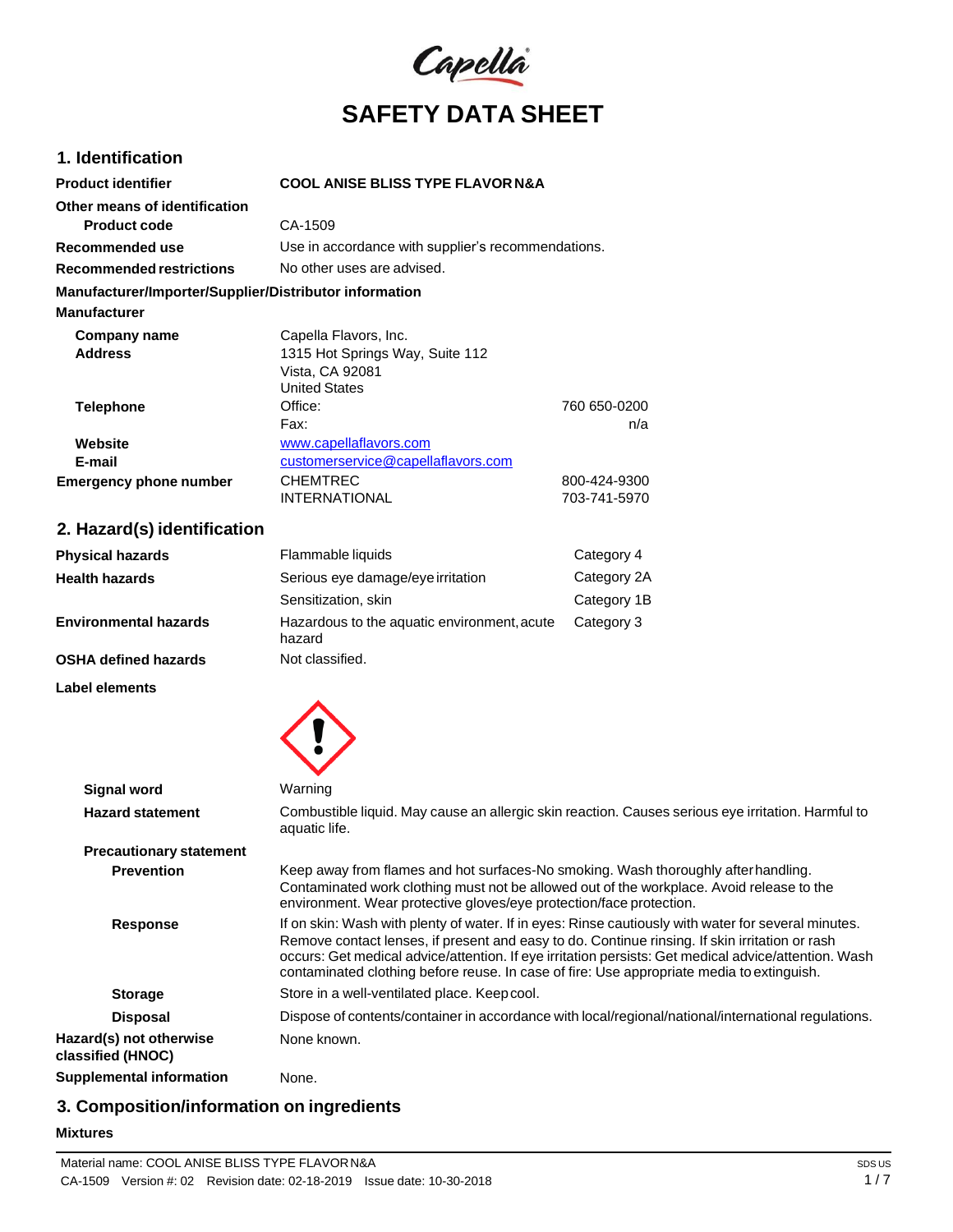| <b>Chemical name</b>                     | Common name and synonyms | <b>CAS number</b> | %         |
|------------------------------------------|--------------------------|-------------------|-----------|
| <b>PROPYLENE GLYCOL</b><br>NFI           | <b>NOM</b>               | 57-55-6           | $70 - 80$ |
| <b>BENZYL ALCOHOL</b><br>NOM NFI         | #38                      | $100 - 51 - 6$    | $10 - 20$ |
| <b>ANETHOLE TRANS</b><br>#217            |                          | 4180-23-8         | $1 - 3$   |
| ETHYL BUTYRATE<br><b>NOM</b>             | #71                      | 105-54-4          | $1 - 3$   |
| ETHYL VANILLIN #296                      |                          | 121-32-4          | $1 - < 3$ |
| MENTHOL CRYSTALS NAT NOP<br>#1120        |                          | 2216-51-5         | $1 - < 3$ |
| Other components below reportable levels |                          |                   | $3 - 5$   |

\*Designates that a specific chemical identity and/or percentage of composition has been withheld as a trade secret.

### **4. First-aid measures**

| <b>Inhalation</b>                                                            | Move to fresh air. Call a physician if symptoms develop or persist.                                                                                                                                    |
|------------------------------------------------------------------------------|--------------------------------------------------------------------------------------------------------------------------------------------------------------------------------------------------------|
| <b>Skin contact</b>                                                          | Remove contaminated clothing immediately and wash skin with soap and water. In case of<br>eczema or other skin disorders: Seek medical attention and take along these instructions.                    |
| Eye contact                                                                  | Immediately flush eyes with plenty of water for at least 15 minutes. Remove contact lenses, if<br>present and easy to do. Continue rinsing. Get medical attention if irritation develops and persists. |
| Ingestion                                                                    | Rinse mouth. Get medical attention if symptoms occur.                                                                                                                                                  |
| <b>Most important</b><br>symptoms/effects, acute and<br>delayed              | Severe eye irritation. Symptoms may include stinging, tearing, redness, swelling, and blurred<br>vision. May cause an allergic skin reaction. Dermatitis. Rash.                                        |
| Indication of immediate<br>medical attention and special<br>treatment needed | Provide general supportive measures and treat symptomatically. Keep victim under observation.<br>Symptoms may be delayed.                                                                              |
| <b>General information</b>                                                   | Ensure that medical personnel are aware of the material(s) involved, and take precautions to<br>protect themselves. Wash contaminated clothing before reuse.                                           |
| 5. Fire-fighting measures                                                    |                                                                                                                                                                                                        |
| Suitable extinguishing media                                                 | Water fog. Alcohol resistant foam. Dry chemical powder. Carbon dioxide (CO2).                                                                                                                          |
| Unsuitable extinguishing<br>media                                            | Do not use water jet as an extinguisher, as this will spread the fire.                                                                                                                                 |
| Specific hazards arising from<br>the chemical                                | The product is combustible, and heating may generate vapors which may form explosive vapor/air<br>mixtures. During fire, gases hazardous to health may be formed.                                      |
| Special protective equipment<br>and precautions for firefighters             | Self-contained breathing apparatus and full protective clothing must be worn in case of fire.                                                                                                          |

In case of fire and/or explosion do not breathe fumes. Move containers from fire area if you can do so without risk.

Use standard firefighting procedures and consider the hazards of other involved materials. Combustible liquid.

#### **6. Accidental release measures**

**Fire fighting**

**equipment/instructions Specific methods General fire hazards**

**Personal precautions, protective equipment and emergency procedures** Keep unnecessary personnel away. Keep people away from and upwind of spill/leak. Eliminate all ignition sources (no smoking, flares, sparks, or flames in immediate area). Wear appropriate protective equipment and clothing during clean-up. Avoid breathing mist/vapors. Do not touch damaged containers or spilled material unless wearing appropriate protective clothing. Ensure adequate ventilation. Local authorities should be advised if significant spillages cannot be contained. For personal protection, see section 8 of the SDS.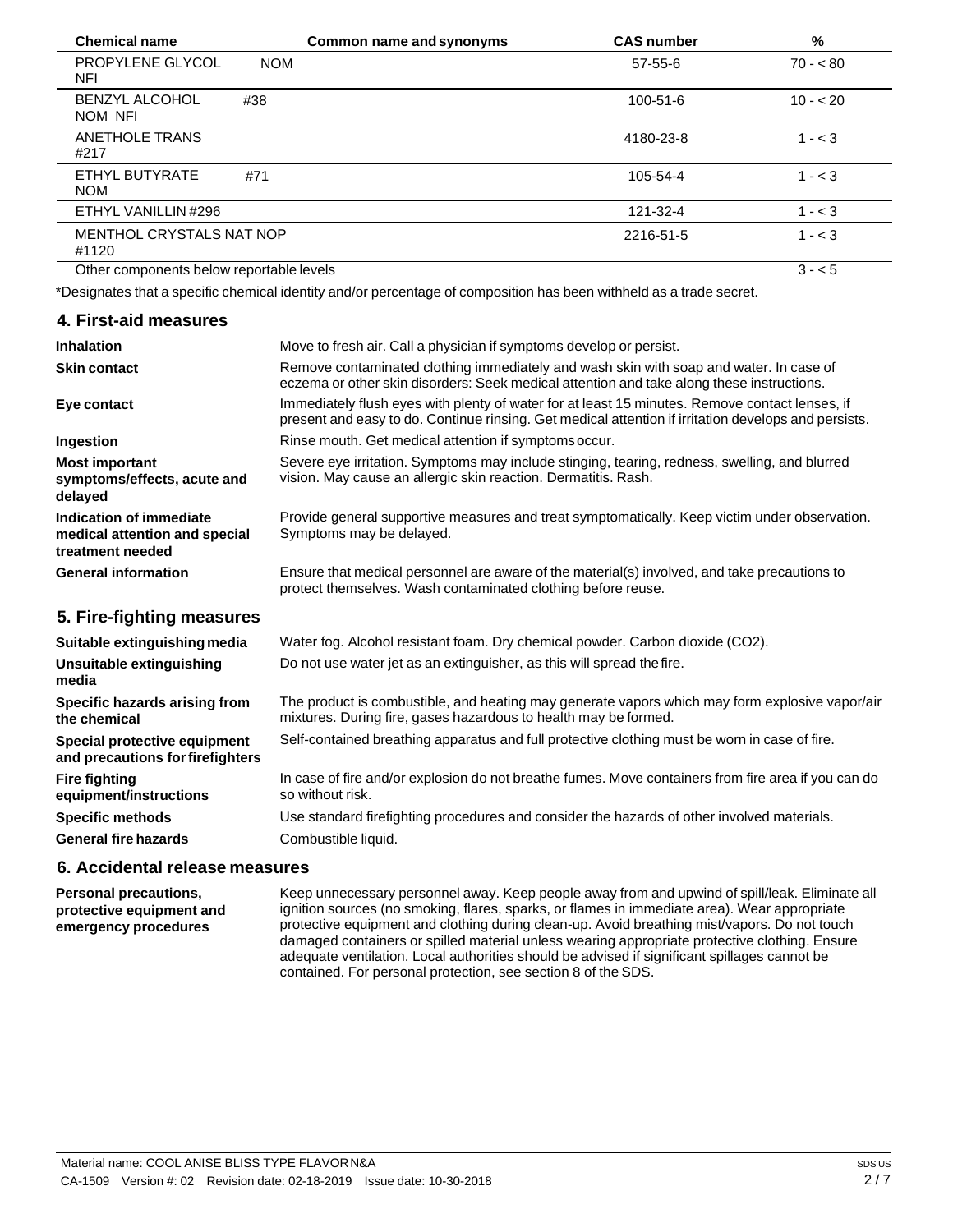| <b>Methods and materials for</b><br>containment and cleaning up | Use water spray to reduce vapors or divert vapor cloud drift. Eliminate all ignition sources (no<br>smoking, flares, sparks, or flames in immediate area). Keep combustibles (wood, paper, oil, etc.)<br>away from spilled material. Prevent product from entering drains.                                                                                         |  |  |
|-----------------------------------------------------------------|--------------------------------------------------------------------------------------------------------------------------------------------------------------------------------------------------------------------------------------------------------------------------------------------------------------------------------------------------------------------|--|--|
|                                                                 | Large Spills: Stop the flow of material, if this is without risk. Dike the spilled material, where this is<br>possible. Use a non-combustible material like vermiculite, sand or earth to soak up the product<br>and place into a container for later disposal. Following product recovery, flush area with water.                                                 |  |  |
|                                                                 | Small Spills: Absorb with earth, sand or other non-combustible material and transfer to containers<br>for later disposal. Wipe up with absorbent material (e.g. cloth, fleece). Clean surface thoroughly to<br>remove residual contamination.                                                                                                                      |  |  |
|                                                                 | Never return spills to original containers for re-use. For waste disposal, see section 13 of the SDS.                                                                                                                                                                                                                                                              |  |  |
| <b>Environmental precautions</b>                                | Avoid release to the environment. Inform appropriate managerial or supervisory personnel of all<br>environmental releases. Prevent further leakage or spillage if safe to do so. Avoid discharge into<br>drains, water courses or onto the ground.                                                                                                                 |  |  |
| 7. Handling and storage                                         |                                                                                                                                                                                                                                                                                                                                                                    |  |  |
| <b>Precautions for safe handling</b>                            | Keep away from open flames, hot surfaces and sources of ignition. When using do not smoke.<br>Avoid breathing mist/vapors. Avoid contact with eyes, skin, and clothing. Avoid prolonged<br>exposure. Provide adequate ventilation. Wear appropriate personal protective equipment. Avoid<br>release to the environment. Observe good industrial hygiene practices. |  |  |
| Conditions for safe storage,<br>including any incompatibilities | Keep away from heat, sparks and open flame. Store in a cool, dry place out of direct sunlight.<br>Store in tightly closed container. Store in a well-ventilated place. Keep in an area equipped with<br>sprinklers. Store away from incompatible materials (see Section 10 of the SDS).                                                                            |  |  |

# **8. Exposure controls/personal protection**

#### **Occupational exposure limits**

The following constituents are the only constituents of the product which have a PEL, TLV or other recommended exposure limit. At this time, the other constituents have no known exposure limits.

| <b>Components</b>                                       | US. Workplace Environmental Exposure Level (WEEL) Guides<br><b>Type</b>                                                                                                                                                                                                                                                                                                                     | <b>Value</b>  | <b>Form</b> |
|---------------------------------------------------------|---------------------------------------------------------------------------------------------------------------------------------------------------------------------------------------------------------------------------------------------------------------------------------------------------------------------------------------------------------------------------------------------|---------------|-------------|
| <b>BENZYL ALCOHOL</b><br>#38 NOM NFI (CAS<br>$100-51-6$ | <b>TWA</b>                                                                                                                                                                                                                                                                                                                                                                                  | 44.2 mg/m3    |             |
|                                                         |                                                                                                                                                                                                                                                                                                                                                                                             | 10 ppm        |             |
| <b>PROPYLENE GLYCOL</b><br>NOM NFI (CAS 57-55-6)        | <b>TWA</b>                                                                                                                                                                                                                                                                                                                                                                                  | $10$ mg/m $3$ | Aerosol.    |
| <b>Biological limit values</b>                          | No biological exposure limits noted for the ingredient(s).                                                                                                                                                                                                                                                                                                                                  |               |             |
| Appropriate engineering<br>controls                     | Good general ventilation should be used. Ventilation rates should be matched to conditions. If<br>applicable, use process enclosures, local exhaust ventilation, or other engineering controls to<br>maintain airborne levels below recommended exposure limits. If exposure limits have not been<br>established, maintain airborne levels to an acceptable level. Provide eyewash station. |               |             |
|                                                         | Individual protection measures, such as personal protective equipment                                                                                                                                                                                                                                                                                                                       |               |             |
| <b>Eye/face protection</b>                              | Face shield is recommended. Wear safety glasses with side shields (or goggles).                                                                                                                                                                                                                                                                                                             |               |             |
| <b>Skin protection</b>                                  |                                                                                                                                                                                                                                                                                                                                                                                             |               |             |
| <b>Hand protection</b>                                  | Wear appropriate chemical resistant gloves.                                                                                                                                                                                                                                                                                                                                                 |               |             |
| <b>Other</b>                                            | Wear appropriate chemical resistant clothing. Use of an impervious apron isrecommended.                                                                                                                                                                                                                                                                                                     |               |             |
| <b>Respiratory protection</b>                           | If engineering controls do not maintain airborne concentrations below recommended exposure<br>limits (where applicable) or to an acceptable level (in countries where exposure limits have not<br>been established), an approved respirator must be worn.                                                                                                                                   |               |             |
| <b>Thermal hazards</b>                                  | Wear appropriate thermal protective clothing, whennecessary.                                                                                                                                                                                                                                                                                                                                |               |             |
| General hygiene<br>considerations                       | When using do not smoke. Always observe good personal hygiene measures, such as washing<br>after handling the material and before eating, drinking, and/or smoking. Routinely wash work<br>clothing and protective equipment to remove contaminants. Contaminated work clothing should not<br>be allowed out of the workplace.                                                              |               |             |
|                                                         |                                                                                                                                                                                                                                                                                                                                                                                             |               |             |

#### **9. Physical and chemical properties**

#### **Appearance**

| <b>Physical state</b> | Liquid. |
|-----------------------|---------|
|-----------------------|---------|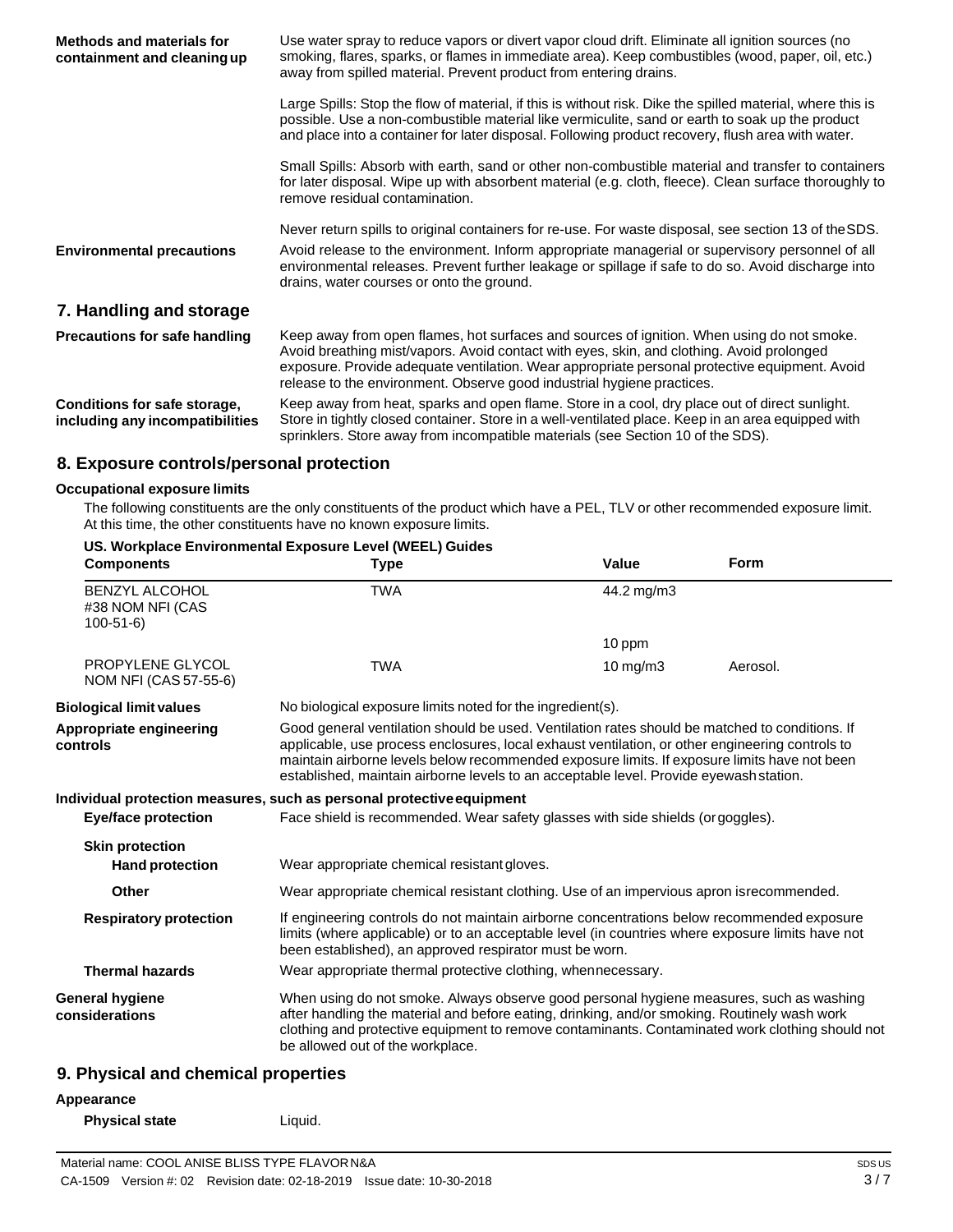| <b>Form</b>                                       | Liquid.                                                                                    |
|---------------------------------------------------|--------------------------------------------------------------------------------------------|
| Color                                             | Not available.                                                                             |
| Odor                                              | Not available.                                                                             |
| <b>Odor threshold</b>                             | Not available.                                                                             |
| pH                                                | Not available.                                                                             |
| Melting point/freezing point                      | -74.2 °F (-59 °C) estimated                                                                |
| Initial boiling point and boiling<br>range        | 370.76 °F (188.2 °C) estimated                                                             |
| <b>Flash point</b>                                | 154.0 °F (67.8 °C) Closed Cup                                                              |
| <b>Evaporation rate</b>                           | Not available.                                                                             |
| Flammability (solid, gas)                         | Not applicable.                                                                            |
| Upper/lower flammability or explosive limits      |                                                                                            |
| <b>Flammability limit - lower</b><br>(%)          | Not available.                                                                             |
| <b>Flammability limit - upper</b><br>(%)          | Not available.                                                                             |
| Explosive limit - lower (%)                       | Not available.                                                                             |
| Explosive limit - upper (%)                       | Not available.                                                                             |
| Vapor pressure                                    | 0.17 hPa estimated                                                                         |
| Vapor density                                     | Not available.                                                                             |
| <b>Relative density</b>                           | Not available.                                                                             |
| Solubility(ies)                                   |                                                                                            |
| <b>Solubility (water)</b>                         | Not available.                                                                             |
| <b>Partition coefficient</b><br>(n-octanol/water) | Not available.                                                                             |
| <b>Auto-ignition temperature</b>                  | 700 °F (371.11 °C) estimated                                                               |
| <b>Decomposition temperature</b>                  | Not available.                                                                             |
| <b>Viscosity</b>                                  | Not available.                                                                             |
| <b>Other information</b>                          |                                                                                            |
| <b>Explosive properties</b>                       | Not explosive.                                                                             |
| <b>Flammability class</b>                         | Combustible IIIA estimated                                                                 |
| <b>Oxidizing properties</b>                       | Not oxidizing.                                                                             |
| <b>Refractive index</b>                           | 1.4335 - 1.4635                                                                            |
| <b>Specific gravity</b>                           | $1.01 - 1.04$                                                                              |
| 10. Stability and reactivity                      |                                                                                            |
| Desativity                                        | The product is atable and non-readive under permal conditions of use, starses and transpor |

| The product is stable and non-reactive under normal conditions of use, storage and transport.                                                                            |  |  |
|--------------------------------------------------------------------------------------------------------------------------------------------------------------------------|--|--|
| Material is stable under normal conditions.                                                                                                                              |  |  |
| No dangerous reaction known under conditions of normal use.                                                                                                              |  |  |
| Keep away from heat, hot surfaces, sparks, open flames and other ignition sources. Avoid<br>temperatures exceeding the flash point. Contact with incompatible materials. |  |  |
| Strong oxidizing agents.                                                                                                                                                 |  |  |
| No hazardous decomposition products are known.                                                                                                                           |  |  |
|                                                                                                                                                                          |  |  |

# **11. Toxicological information**

# **Information on likely routes of exposure**

| <b>Inhalation</b>   | Prolonged inhalation may be harmful.   |
|---------------------|----------------------------------------|
| <b>Skin contact</b> | May cause an allergic skin reaction.   |
| Eye contact         | Causes serious eye irritation.         |
| Ingestion           | Expected to be a low ingestion hazard. |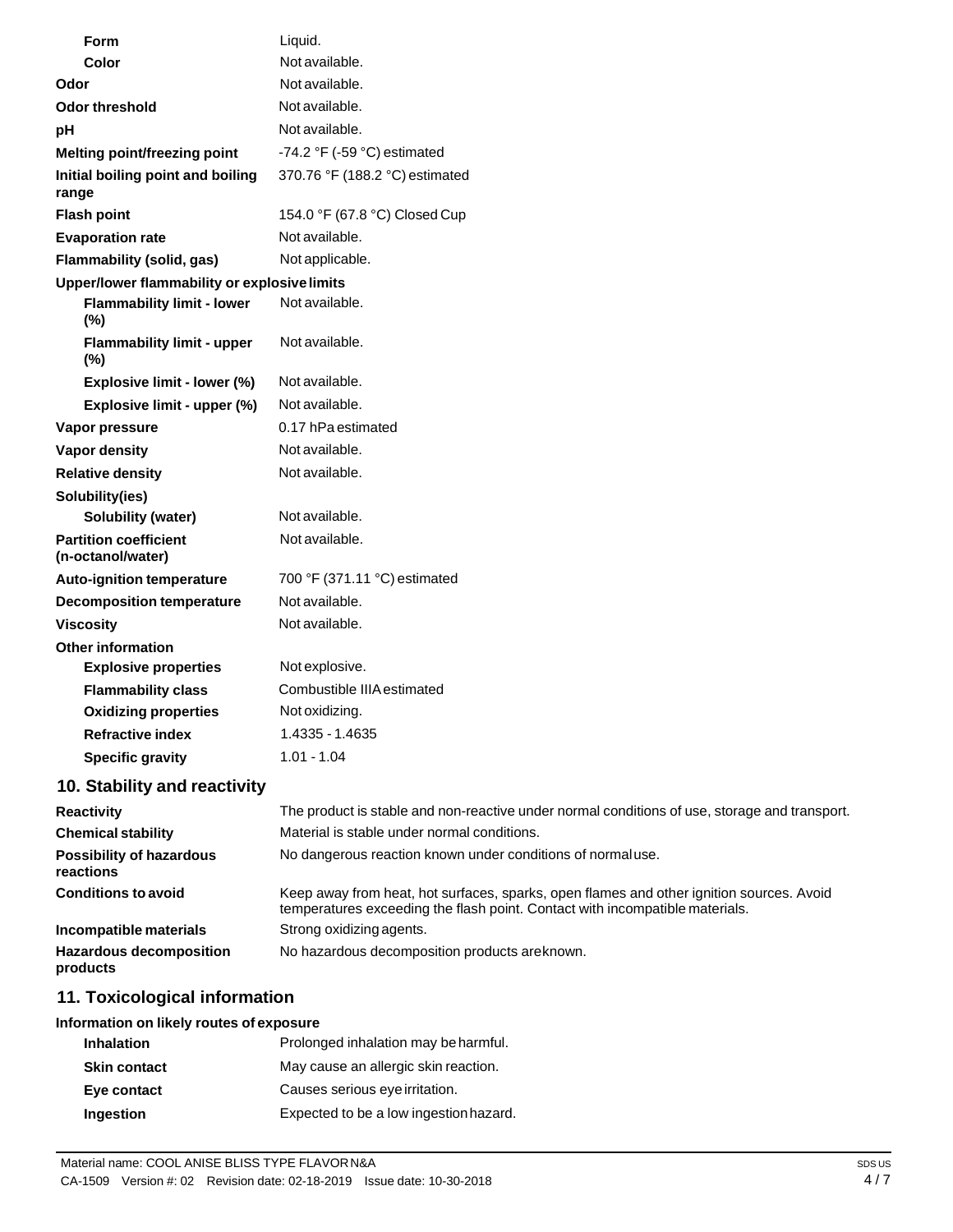Severe eye irritation. Symptoms may include stinging, tearing, redness, swelling, and blurred vision. May cause an allergic skin reaction. Dermatitis. Rash.

#### **Information on toxicological effects**

| <b>Acute toxicity</b>                                 |                                                                              |             |                                                                                                                                                                                            |
|-------------------------------------------------------|------------------------------------------------------------------------------|-------------|--------------------------------------------------------------------------------------------------------------------------------------------------------------------------------------------|
| <b>Components</b>                                     | <b>Species</b>                                                               |             | <b>Test Results</b>                                                                                                                                                                        |
| BENZYL ALCOHOL                                        | #38 NOM NFI (CAS 100-51-6)                                                   |             |                                                                                                                                                                                            |
| <u>Acute</u>                                          |                                                                              |             |                                                                                                                                                                                            |
| Oral                                                  |                                                                              |             |                                                                                                                                                                                            |
| LD50                                                  | Rat                                                                          |             | 1230 - 3100 mg/kg                                                                                                                                                                          |
| MENTHOL CRYSTALS NAT NOP                              | #1120 (CAS 2216-51-5)                                                        |             |                                                                                                                                                                                            |
| <u>Acute</u>                                          |                                                                              |             |                                                                                                                                                                                            |
| Oral<br>LD50                                          | Rat                                                                          |             | 3300 mg/kg                                                                                                                                                                                 |
|                                                       |                                                                              |             |                                                                                                                                                                                            |
| <b>Skin corrosion/irritation</b>                      | Prolonged skin contact may cause temporary irritation.                       |             |                                                                                                                                                                                            |
| Serious eye damage/eye<br>irritation                  | Causes serious eye irritation.                                               |             |                                                                                                                                                                                            |
| Respiratory or skin sensitization                     |                                                                              |             |                                                                                                                                                                                            |
| <b>Respiratory sensitization</b>                      | Not a respiratory sensitizer.                                                |             |                                                                                                                                                                                            |
| <b>Skin sensitization</b>                             | May cause an allergic skin reaction.                                         |             |                                                                                                                                                                                            |
| <b>Germ cell mutagenicity</b>                         | mutagenic or genotoxic.                                                      |             | No data available to indicate product or any components present at greater than 0.1% are                                                                                                   |
| Carcinogenicity                                       | Not classifiable as to carcinogenicity to humans.                            |             |                                                                                                                                                                                            |
|                                                       | IARC Monographs. Overall Evaluation of Carcinogenicity                       |             |                                                                                                                                                                                            |
| Not listed.                                           |                                                                              |             |                                                                                                                                                                                            |
|                                                       | OSHA Specifically Regulated Substances (29 CFR 1910.1001-1052)               |             |                                                                                                                                                                                            |
| Not regulated.                                        | US. National Toxicology Program (NTP) Report on Carcinogens                  |             |                                                                                                                                                                                            |
| Not listed.                                           |                                                                              |             |                                                                                                                                                                                            |
| <b>Reproductive toxicity</b>                          | This product is not expected to cause reproductive or developmental effects. |             |                                                                                                                                                                                            |
| Specific target organ toxicity -<br>single exposure   | Not classified.                                                              |             |                                                                                                                                                                                            |
| Specific target organ toxicity -<br>repeated exposure | Not classified.                                                              |             |                                                                                                                                                                                            |
| <b>Aspiration hazard</b>                              | Not an aspiration hazard.                                                    |             |                                                                                                                                                                                            |
| <b>Chronic effects</b>                                | Prolonged inhalation may be harmful.                                         |             |                                                                                                                                                                                            |
| 12. Ecological information                            |                                                                              |             |                                                                                                                                                                                            |
| <b>Ecotoxicity</b>                                    | Harmful to aquatic life.                                                     |             |                                                                                                                                                                                            |
| Persistence and degradability                         | No data is available on the degradability of any ingredients in the mixture. |             |                                                                                                                                                                                            |
| <b>Bioaccumulative potential</b>                      |                                                                              |             |                                                                                                                                                                                            |
| Partition coefficient n-octanol / water (log Kow)     |                                                                              |             |                                                                                                                                                                                            |
| BENZYL ALCOHOL<br>ETHYL BUTYRATE                      | #38 NOM NFI<br>#71 NOM                                                       | 1.1<br>1.73 |                                                                                                                                                                                            |
| ETHYL VANILLIN #296                                   |                                                                              | 1.61        |                                                                                                                                                                                            |
| MENTHOL CRYSTALS NAT NOP                              | #1120                                                                        | 3.3         |                                                                                                                                                                                            |
| PROPYLENE GLYCOL                                      | <b>NOM NFI</b>                                                               | $-0.92$     |                                                                                                                                                                                            |
| <b>Mobility in soil</b>                               | No data available.                                                           |             |                                                                                                                                                                                            |
| Other adverse effects                                 |                                                                              |             | No other adverse environmental effects (e.g. ozone depletion, photochemical ozone creation<br>potential, endocrine disruption, global warming potential) are expected from this component. |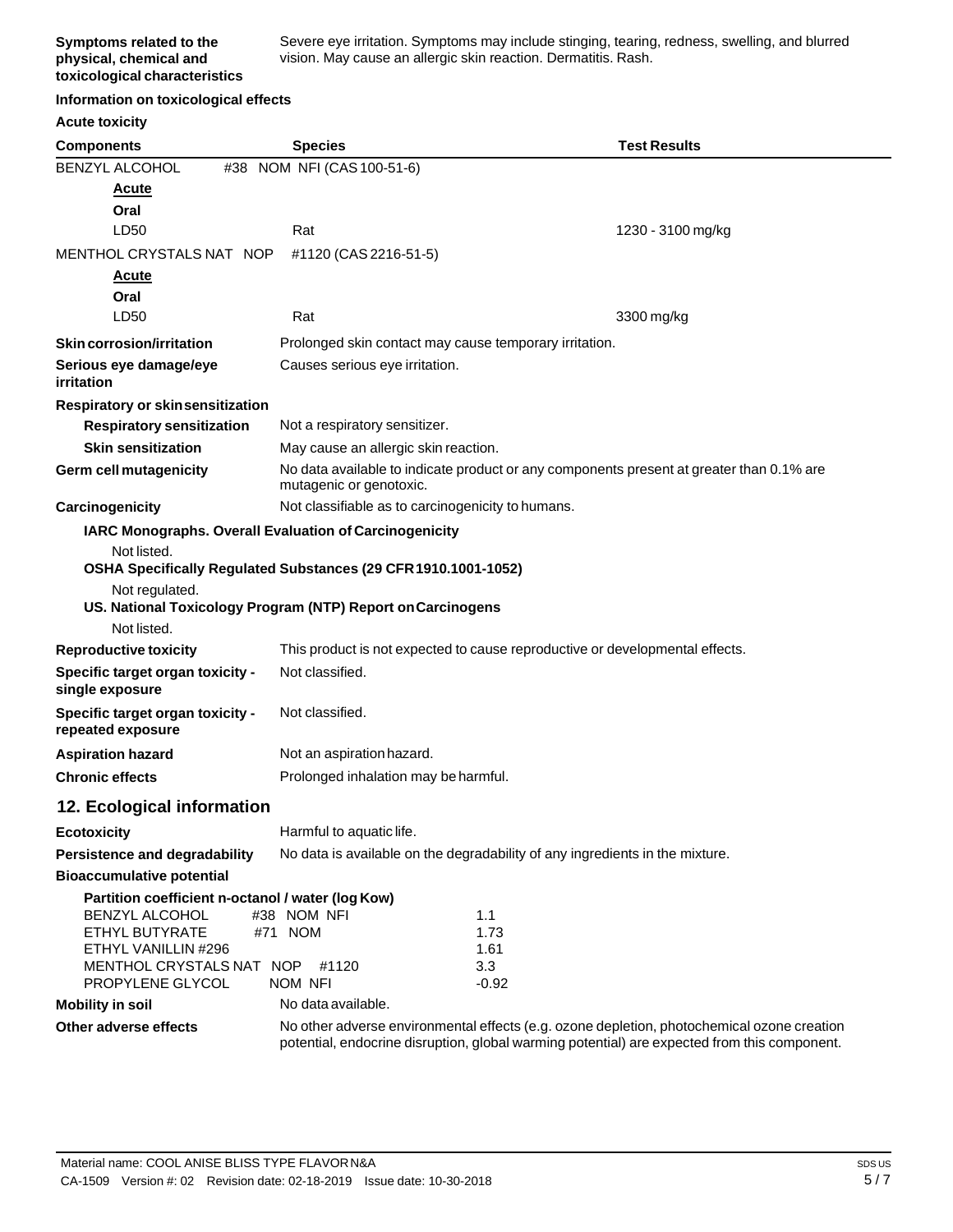# **13. Disposal considerations**

| <b>Disposal instructions</b>             | Collect and reclaim or dispose in sealed containers at licensed waste disposal site. Incinerate the<br>material under controlled conditions in an approved incinerator. Do not allow this material to drain<br>into sewers/water supplies. Do not contaminate ponds, waterways or ditches with chemical or used<br>container. Dispose of contents/container in accordance with local/regional/national/international<br>regulations. |
|------------------------------------------|--------------------------------------------------------------------------------------------------------------------------------------------------------------------------------------------------------------------------------------------------------------------------------------------------------------------------------------------------------------------------------------------------------------------------------------|
| Local disposal regulations               | Dispose in accordance with all applicable regulations.                                                                                                                                                                                                                                                                                                                                                                               |
| Hazardous waste code                     | D002: Waste Corrosive material $[PH \le 2$ or $\Rightarrow$ 12.5, or corrosive to steel<br>The waste code should be assigned in discussion between the user, the producer and the waste<br>disposal company.                                                                                                                                                                                                                         |
| Waste from residues / unused<br>products | Dispose of in accordance with local regulations. Empty containers or liners may retain some<br>product residues. This material and its container must be disposed of in a safe manner (see:<br>Disposal instructions).                                                                                                                                                                                                               |
| Contaminated packaging                   | Since emptied containers may retain product residue, follow label warnings even after container is<br>emptied. Empty containers should be taken to an approved waste handling site for recycling or<br>disposal.                                                                                                                                                                                                                     |

### **14. Transport information**

#### **DOT**

Not regulated as dangerous goods.

# **IATA**

Not regulated as dangerous goods.

# **IMDG**

Not regulated as dangerous goods.

#### **Transport in bulk according to Annex II of MARPOL 73/78 and the IBC Code** Not established.

## **15. Regulatory information**

**US** federal regulations

This product is a "Hazardous Chemical" as defined by the OSHA Hazard Communication Standard, 29 CFR 1910.1200.

#### **Toxic Substances Control Act (TSCA)**

#### **TSCA Section 12(b) Export Notification (40 CFR 707, Subpt.D)**

Not regulated.

#### **CERCLA Hazardous Substance List (40 CFR302.4)**

Not listed.

#### **SARA 304 Emergency release notification**

#### Not regulated.

#### **OSHA Specifically Regulated Substances (29 CFR1910.1001-1052)**

Not regulated.

#### **Superfund Amendments and Reauthorization Act of 1986(SARA)**

#### **SARA 302 Extremely hazardous substance**

Not listed.

**SARA 311/312 Hazardous chemical** No (Exempt)

#### **SARA 313 (TRIreporting)** Not regulated.

#### **Other federal regulations**

#### **Clean Air Act (CAA) Section 112 Hazardous Air Pollutants (HAPs)List**

Not regulated.

# **Clean Air Act (CAA) Section 112(r) Accidental Release Prevention (40 CFR 68.130)**

Not regulated.

#### **Safe Drinking Water Act (SDWA)** Not regulated.